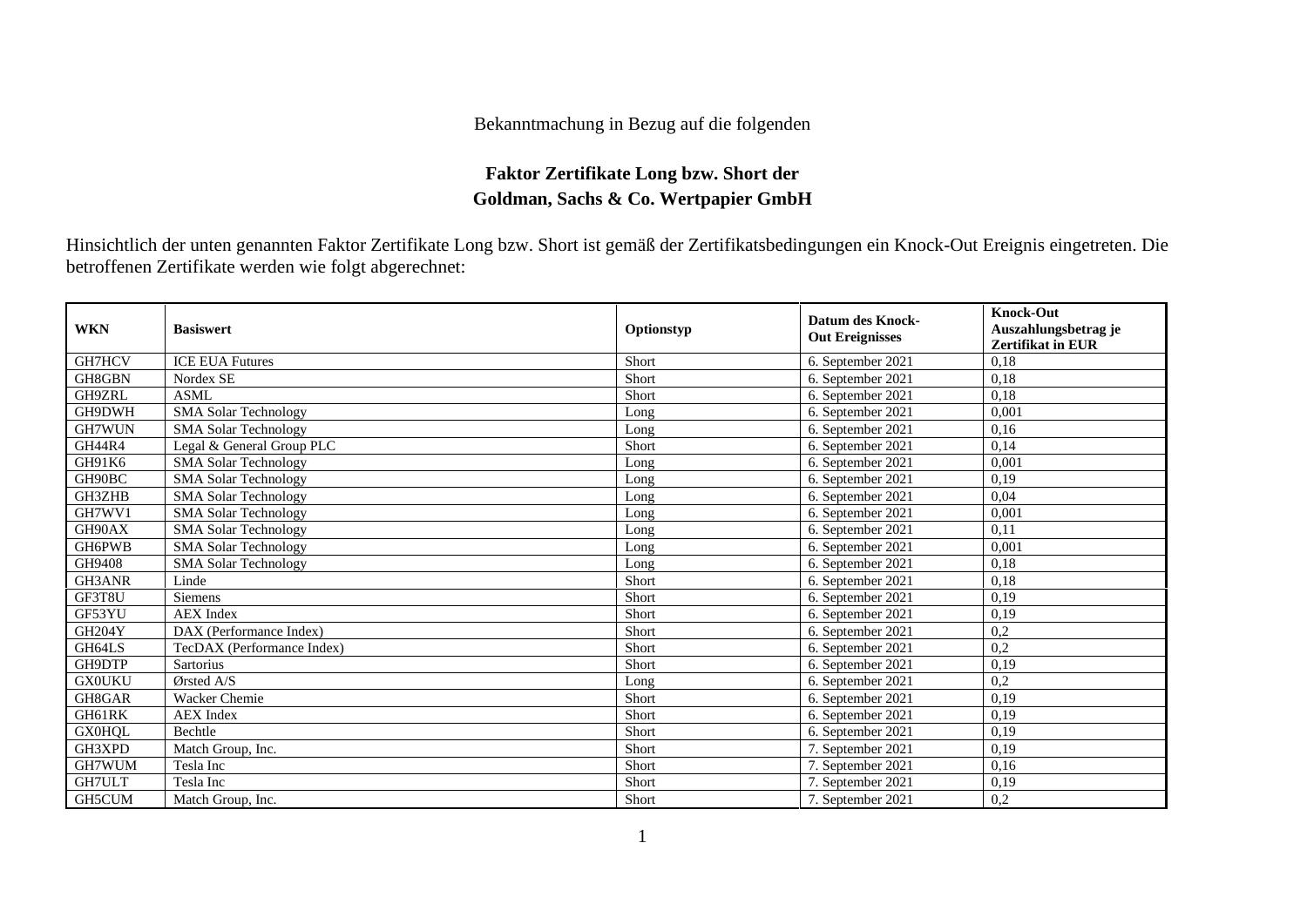| <b>WKN</b>    | <b>Basiswert</b>                                    | Optionstyp | <b>Datum des Knock-</b><br><b>Out Ereignisses</b> | <b>Knock-Out</b><br>Auszahlungsbetrag je<br>Zertifikat in EUR |
|---------------|-----------------------------------------------------|------------|---------------------------------------------------|---------------------------------------------------------------|
| GC24J0        | Henkel Vz.                                          | Long       | 7. September 2021                                 | 0,19                                                          |
| <b>GF5MEX</b> | Henkel Vz.                                          | Long       | 7. September 2021                                 | 0,19                                                          |
| GF5SYB        | <b>International Consolidated Airlines Group SA</b> | Long       | 7. September 2021                                 | 0,19                                                          |
| GF1Z3Q        | Henkel Vz.                                          | Long       | 7. September 2021                                 | 0,2                                                           |
| <b>GF5FWE</b> | HeidelbergCement                                    | Long       | 7. September 2021                                 | 0,18                                                          |
| GF4P0C        | HeidelbergCement                                    | Long       | 7. September 2021                                 | 0,2                                                           |
| GF99X7        | MDAX (Performance Index)                            | Short      | 7. September 2021                                 | 0,2                                                           |
| GF91AC        | Enel                                                | Long       | 7. September 2021                                 | 0,19                                                          |
| GH2CYR        | <b>SMA Solar Technology</b>                         | Long       | 7. September 2021                                 | 0,19                                                          |
| GH6XXJ        | Marks & Spencer                                     | Short      | 7. September 2021                                 | 0,2                                                           |
| GH1K6U        | Prosus NV                                           | Short      | 7. September 2021                                 | $\overline{0.2}$                                              |
| GH3ANM        | Freenet AG                                          | Short      | 7. September 2021                                 | 0,19                                                          |
| GH3ARN        | Freenet AG                                          | Short      | 7. September 2021                                 | 0,18                                                          |
| GH51ST        | ADO Properties SA                                   | Long       | 7. September 2021                                 | 0,19                                                          |
| GH44VK        | Whitbread PLC                                       | Short      | 7. September 2021                                 | 0,2                                                           |
| GH5TZ3        | Renault                                             | Long       | 7. September 2021                                 | 0,18                                                          |
| GH8GC2        | TeamViewer AG                                       | Short      | 7. September 2021                                 | 0,16                                                          |
| GH8PNJ        | Amplifon S.p.A.                                     | Long       | 7. September 2021                                 | 0,16                                                          |
| GH86FY        | <b>BIOGEN INC.</b>                                  | Long       | 7. September 2021                                 | 0,19                                                          |
| GH90BY        | <b>CUREVAC NV</b>                                   | Long       | 7. September 2021                                 | 0,19                                                          |
| GH8GAX        | TeamViewer AG                                       | Short      | 7. September 2021                                 | 0,19                                                          |
| GF96M0        | IRIDIUM COMMUNICATIONS INC.                         | Short      | 7. September 2021                                 | 0,17                                                          |
| GH3148        | <b>TAL Education Group</b>                          | Short      | 7. September 2021                                 | 0,15                                                          |
| GF4XAU        | PPG Industries                                      | Long       | 7. September 2021                                 | 0,16                                                          |
| GF3W40        | Netflix. Inc.                                       | Short      | 7. September 2021                                 | 0,17                                                          |
| GF53W4        | General Mills, Inc.                                 | Long       | 7. September 2021                                 | 0,17                                                          |
| GF6RN0        | W.W. Grainger, Inc.                                 | Long       | 7. September 2021                                 | 0,18                                                          |
| GF7VAP        | Wingstop Inc.                                       | Short      | 7. September 2021                                 | 0,2                                                           |
| GF7VLU        | LANCASTER COLONY CORPORATION                        | Long       | 7. September 2021                                 | 0,18                                                          |
| GC9TM8        | Stanley Black & Decker Inc.                         | Long       | 7. September 2021                                 | 0,16                                                          |
| GF7R0J        | SIMPSON MANUFACTURING CO., INC                      | Long       | 7. September 2021                                 | 0,19                                                          |
| GF8Y3T        | Stanley Black & Decker Inc.                         | Long       | 7. September 2021                                 | 0,19                                                          |
| GF8VKN        | Intuitive Surgical, Inc.                            | Short      | 7. September 2021                                 | $\overline{0.2}$                                              |
| GF99PK        | Tesla Inc                                           | Short      | 7. September 2021                                 | 0,19                                                          |
| <b>GH1BJM</b> | Mercadolibre                                        | Short      | 7. September 2021                                 | 0,2                                                           |
| GH6JFF        | Beyond Meat, Inc.                                   | Long       | 7. September 2021                                 | 0,19                                                          |
| GH7WYL        | Apple                                               | Short      | 7. September 2021                                 | 0,16                                                          |
| GH44MP        | <b>Barratt Developments</b>                         | Long       | 8. September 2021                                 | 0,18                                                          |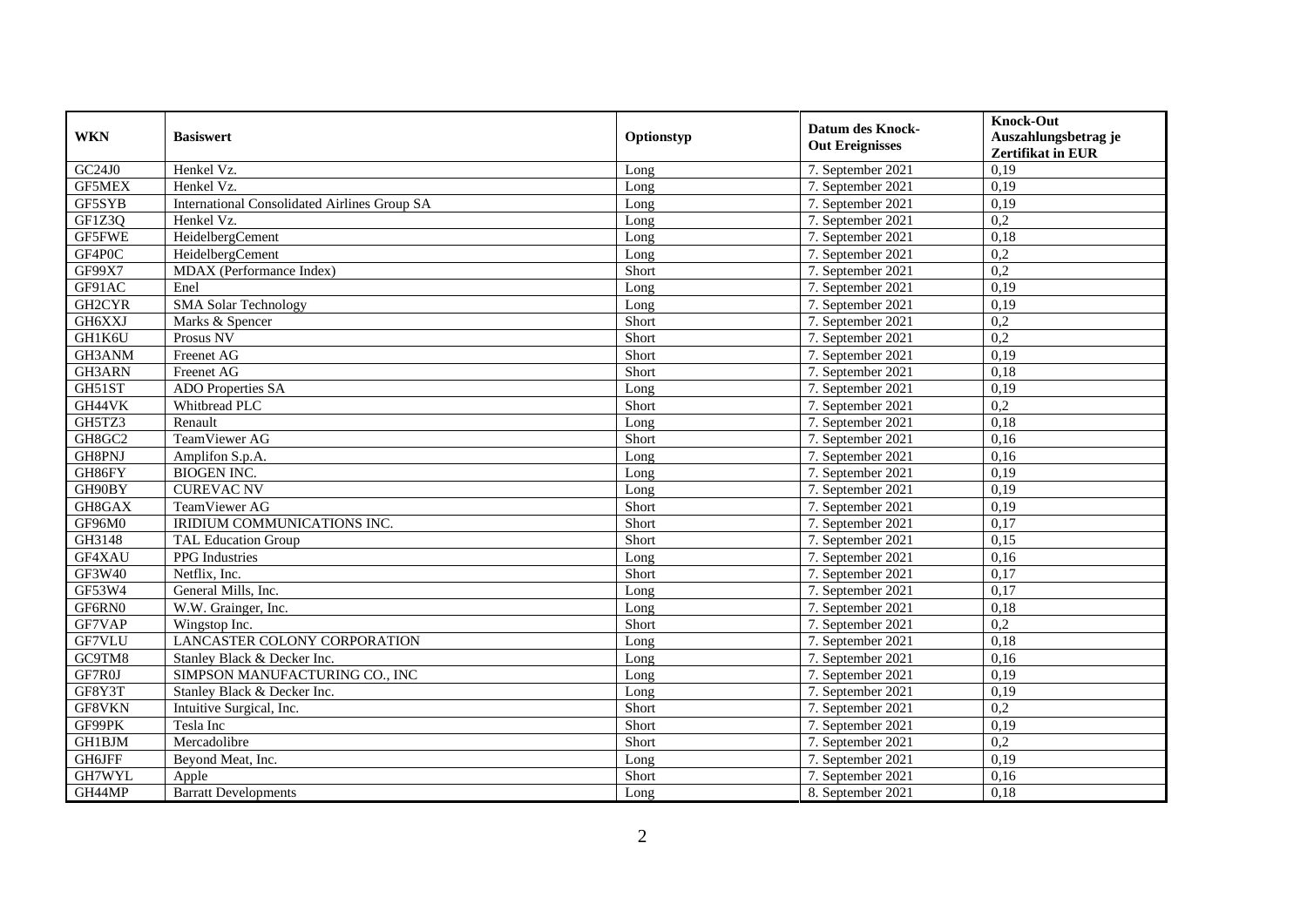| <b>WKN</b>    | <b>Basiswert</b>                   | Optionstyp | <b>Datum des Knock-</b><br><b>Out Ereignisses</b> | <b>Knock-Out</b><br>Auszahlungsbetrag je<br><b>Zertifikat in EUR</b> |
|---------------|------------------------------------|------------|---------------------------------------------------|----------------------------------------------------------------------|
| GC9JP9        | Daimler                            | Long       | 8. September 2021                                 | 0,16                                                                 |
| GH90CH        | Siemens Energy AG                  | Long       | 8. September 2021                                 | 0,14                                                                 |
| GH9DJZ        | MorphoSys AG                       | Long       | 8. September 2021                                 | 0,16                                                                 |
| GF43GH        | <b>Discover Financial Services</b> | Long       | 8. September 2021                                 | 0,17                                                                 |
| GH7Q4X        | Palladium                          | Long       | 8. September 2021                                 | 0,19                                                                 |
| <b>GF8U58</b> | <b>Wacker Neuson</b>               | Long       | 8. September 2021                                 | 0,17                                                                 |
| GH5WM1        | Square                             | Long       | 8. September 2021                                 | 0,19                                                                 |
| GH3L7Y        | Qorvo Inc                          | Long       | 8. September 2021                                 | 0,18                                                                 |
| GF9187        | Aurubis                            | Long       | 8. September 2021                                 | 0,18                                                                 |
| GH1RQ6        | BLACKLINE, INC.                    | Short      | 8. September 2021                                 | 0,18                                                                 |
| GH03U0        | Palladium                          | Long       | 8. September 2021                                 | 0,18                                                                 |
| GF1AJ5        | Parker-Hannifin Corporation        | Long       | 8. September 2021                                 | 0,19                                                                 |
| GH7WYK        | The Trade Desk, Inc.               | Long       | 8. September 2021                                 | 0,14                                                                 |
| GH3ZHH        | Square                             | Long       | 8. September 2021                                 | 0.16                                                                 |
| GH3ZG4        | BorgWarner, Inc.                   | Long       | 8. September 2021                                 | 0,18                                                                 |
| GF7V9L        | Temenos Group                      | Long       | 8. September 2021                                 | 0,15                                                                 |
| GF6JB6        | Mohawk Industries Inc.             | Long       | 8. September 2021                                 | 0,14                                                                 |
| GF7V5T        | Becton, Dickinson and Company      | Short      | 8. September 2021                                 | 0,17                                                                 |
| GF3ABR        | HeidelbergCement                   | Long       | 8. September 2021                                 | 0,19                                                                 |
| GF7K4D        | TelefÃ3nica Deutschland Holding AG | Short      | 8. September 2021                                 | 0,18                                                                 |
| GF77PK        | <b>SCOR S.E.</b>                   | Short      | 8. September 2021                                 | 0,18                                                                 |
| GF8DT2        | Volkswagen AG - Preferred          | Long       | 8. September 2021                                 | 0,2                                                                  |
| GH9J1N        | MorphoSys AG                       | Long       | 8. September 2021                                 | 0,16                                                                 |
| GH00YV        | Generali                           | Short      | 8. September 2021                                 | 0,2                                                                  |
| GH3L6Z        | TelefÃ3nica Deutschland Holding AG | Short      | 8. September 2021                                 | 0,16                                                                 |
| <b>GH5A85</b> | <b>KPN</b>                         | Short      | 8. September 2021                                 | 0,2                                                                  |
| GH90BU        | Nordex SE                          | Long       | 8. September 2021                                 | 0,18                                                                 |
| GH67A4        | Square                             | Long       | 8. September 2021                                 | 0,19                                                                 |
| GH4SXY        | <b>NXP Semiconductors NV</b>       | Long       | 8. September 2021                                 | 0,16                                                                 |
| GF3HBW        | Ralph Lauren Corporation           | Long       | 8. September 2021                                 | 0,17                                                                 |
| GH6B41        | Discovery                          | Long       | 8. September 2021                                 | 0,17                                                                 |
| GF8DU0        | <b>Eastman Chemical Company</b>    | Long       | 8. September 2021                                 | 0,19                                                                 |
| GH8GCM        | The Trade Desk, Inc.               | Long       | 8. September 2021                                 | 0,15                                                                 |
| GH67BY        | Discovery Inc                      | Long       | 8. September 2021                                 | 0,18                                                                 |
| GF2SZB        | Celanese Corporation               | Long       | 8. September 2021                                 | 0,19                                                                 |
| GF4P6U        | <b>Flowserve Corporation</b>       | Long       | 8. September 2021                                 | 0,19                                                                 |
| GF53S7        | McCormick & Company, Incorporated  | Short      | 8. September 2021                                 | 0,19                                                                 |
| GF8NHY        | Masco Corporation                  | Long       | 8. September 2021                                 | 0,17                                                                 |